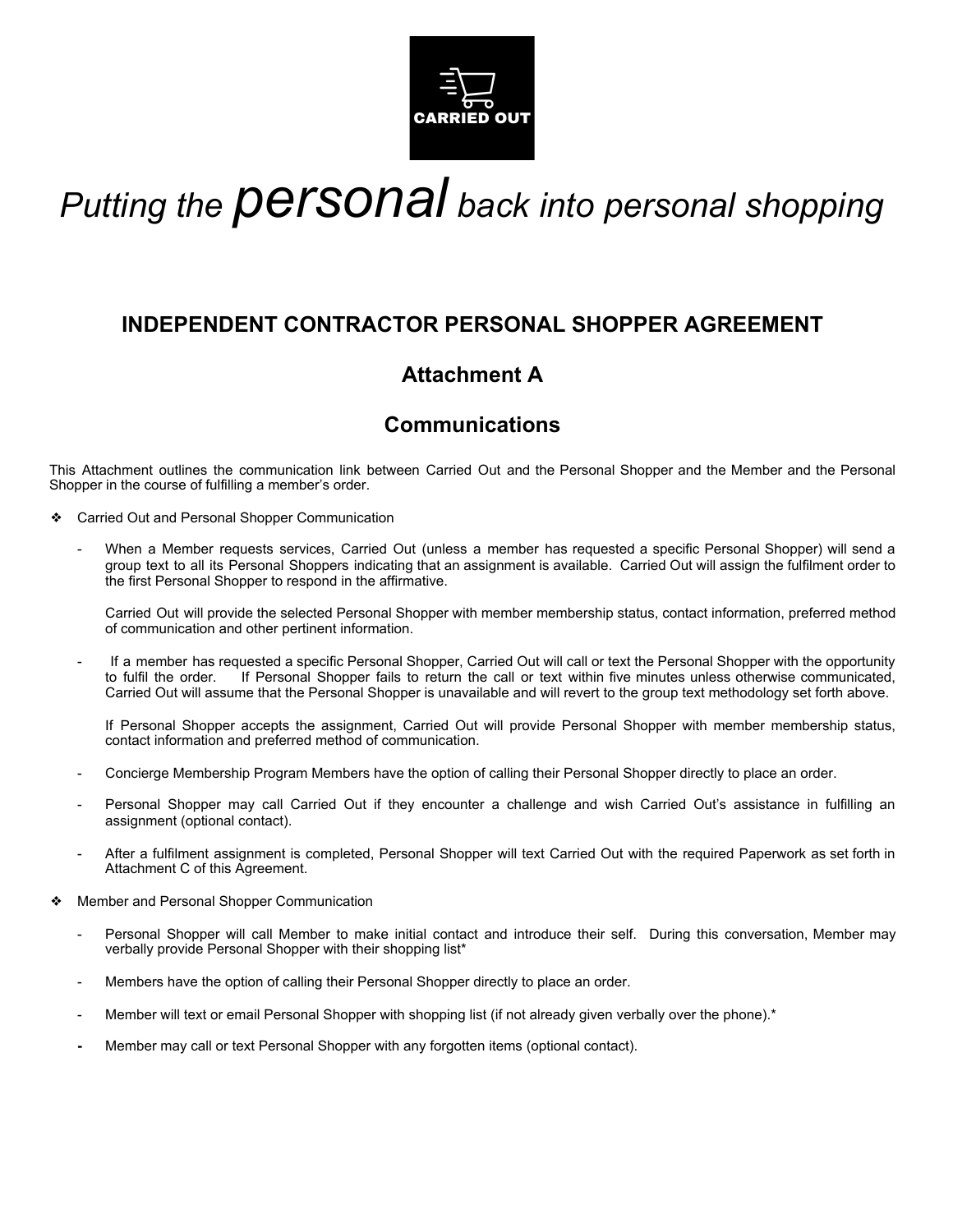- Prior to check out, Personal Shopper will call or text member (i) to check if member needs additional items (if not already communicated) (ii) for instructions if an item member ordered is not available from the store that they selected (if not already communicated) and/or (iii) if the Personal Shopper has any remaining questions about the member's order.
- If the member hasn't previously given instructions, Personal Shopper will call or text member for instructions when they are ready to deliver an order.\*
- If an order is not delivered in person, Personal Shopper will call or text member when the order has been delivered.\*
- For home to home deliveries, Personal Shopper will call, text or email member when delivery has been made.\*
- The member may call or text the Personal Shopper after delivery if they have any questions about their order.

\*Member's preference – verbal, text or email

## **Attachment B on next page**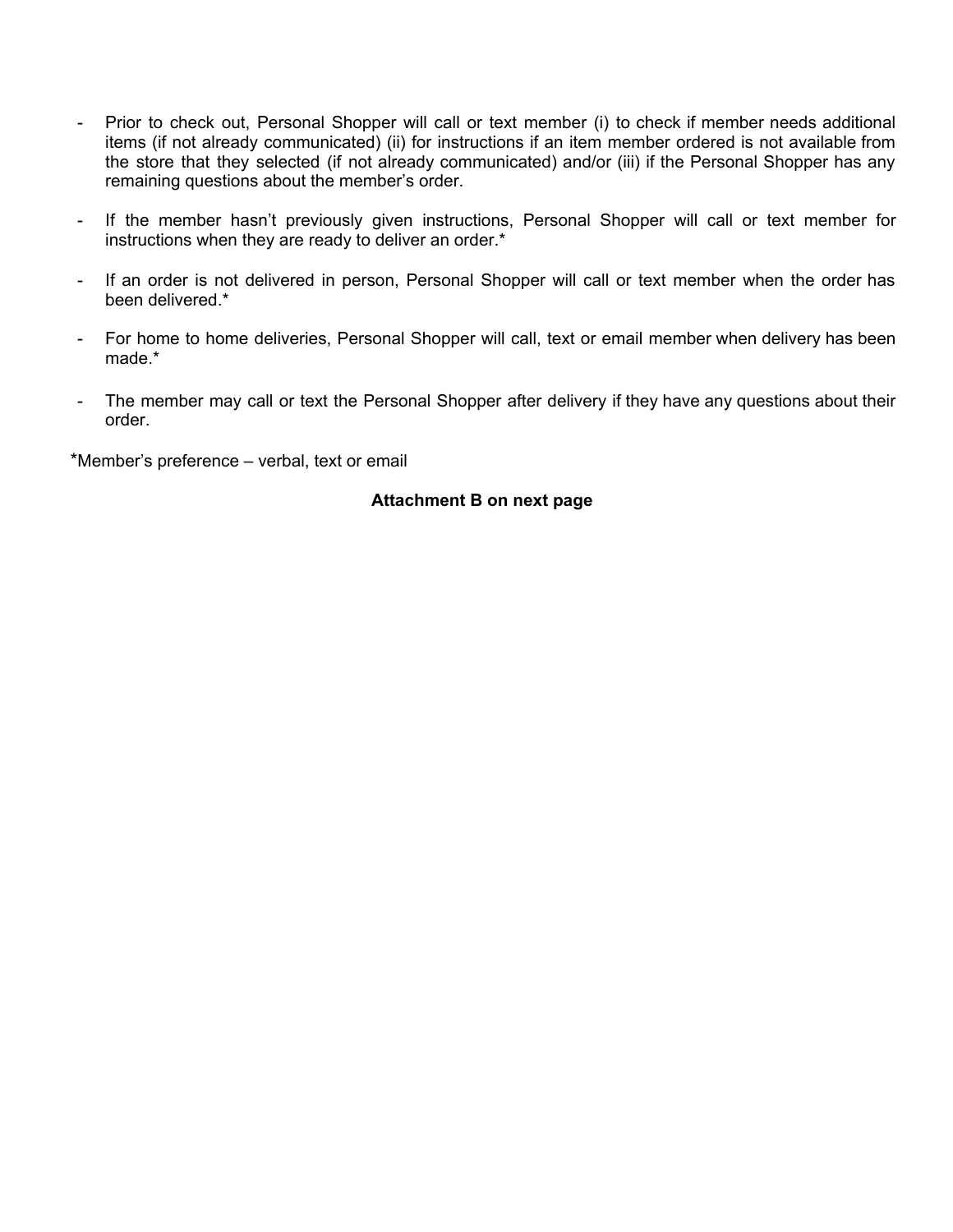## **INDEPENDENT CONTRACTOR PERSONAL SHOPPER AGREEMENT**

## **Attachment B**

## **Payments to Personal Shopper**

- Upon the Personal Shopper's successful completion of a fulfilment assignment and their submission of the appropriate paperwork as set forth below, Carried Out shall reimburse Personal Shopper for the cost of good purchased on behalf of a member and pay Personal Shopper a Fulfilment Fee equal to at least the following: 5% of the purchase cost of the delivered goods (including purchased directly by member) + \$5.00 for each additional stop if multiple stops are required to fulfill an assignment except as follows:
	- $\blacktriangleright$  A flat fee of \$10.00 if the purchase cost is under \$100.00 + \$5.00 for each additional stop if multiple stops are required to fulfill an assignment.
	- $\blacktriangleright$  A flat fee of \$10.00 for prescription fulfilment assignments unless the delivery is part of a larger order + \$5.00 for each additional stop if multiple stops are required to fulfill an assignment. If the prescriptions are part of a larger order, the cost of prescriptions is not added into the computation for determining the Personal Shopper's Fulfilment Fee.
	- $\angle$  A flat fee of \$10.00 for each home to home delivery.
	- $\blacktriangleright$  A flat fee of \$10 + 5.00 for each additional stop if the Personal Shopper can't find any of the items that the member ordered at the shops the member requested the Personal Shopper to search.
- Paperwork

Upon completion of a fulfilment assignment, Personal Shopper shall send a text to Carried Out including the member's name and address, and confirming that delivery (or unsuccessful search) has been made and -

- $\triangleright$  For groceries and other merchants a legible picture of the itemized purchase receipt for any goods purchased on behalf of or paid by the member.
- $\triangleright$  For Alcohol even though this is only a pickup and delivery since the member must order and pay for the alcoholic beverages themselves, a legible picture of the itemized purchase receipt for any alcoholic beverages picked up and delivered on behalf of the member.
- $\triangleright$  For Prescription only orders A legible picture of the pharmacy bag showing the name of the pharmacy in which the drugs were delivered and a legible picture of the itemized purchase receipt for any prescriptions purchased on behalf of the member.
- $\triangleright$  For Home to Home deliveries A legible picture of the item or items being delivered on behalf of the member.
- $\blacktriangleright$  For unsuccessful searches A statement indicating that the search was unsuccessful and the name of the shops that the Personal Shopper searched at the request of the Member.
- Payments

Payments to the Personal Shopper will be sent via Direct Deposit every Friday that is not a bank holiday in Albuquerque. In such instances, payments will be processed on Monday of the following week.

Transactions submitted after noon on Thursday will be processed on Friday of the following week.

Personal Shopper should expect payments to be credited to their account within 3-5 days from the date of submission. Any discrepancies in payment should immediately be brought to the attention of Carried Out.

Personal Shopper will be issued a monthly summary of all payments made to the Personal Shopper during the month and a Federal Tax Form 1099 for the current calendar year by January 31st of the following year.

#### **Attachment C on next page**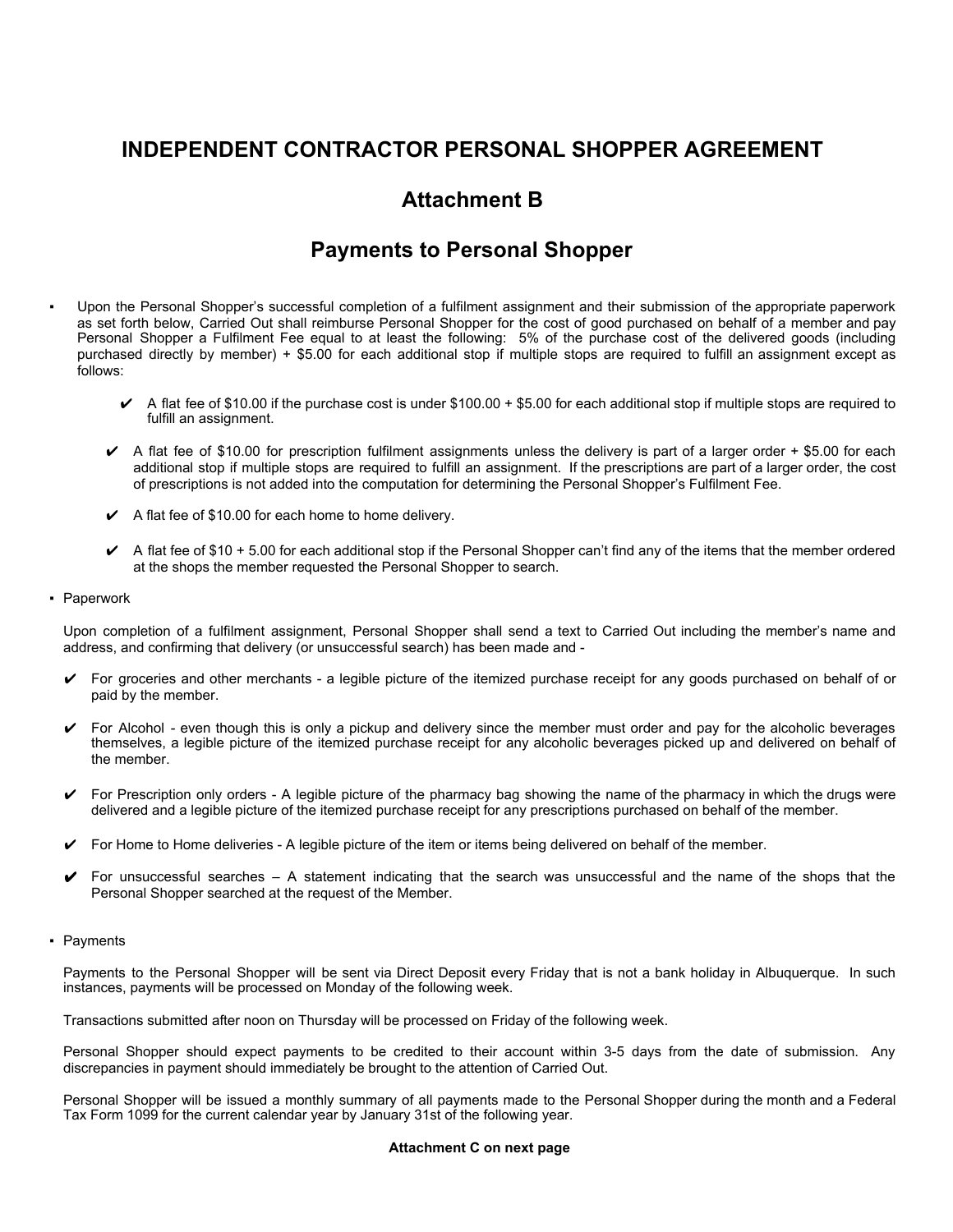## **INDEPENDENT CONTRACTOR PERSONAL SHOPPER AGREEMENT**

# **Attachment C**

## **Reasons Why Carried Out May Terminate This Agreement for Cause**

We at Carried Out place a high value on community and offering local entrepreneurs an opportunity to start up and grow their own businesses. We are also dedicated to providing *Concierge Level* member service.

Because we value our business relationship with our Personal Shoppers, we want to be clear, upfront, and transparent about the kinds of activities that can lead to this Agreement being terminated by Carried Out for cause.

## **Reasons Why Carried Out May Terminate This Agreement for Cause**

## **▪ Failure to maintain an average monthly member rating of 4 gold keys.**

Carried Out asks its members to rate each personal shopping experience on a scale of 1-5 gold keys. These ratings give our members the opportunity to help ensure that each purchase and delivery meet our *Concierge Level* member service standards.

Personal Shoppers that (i) are late, (ii) deliver orders with missing or damaged items, (iii) for grocery items, purchase non-fresh produce or out of date items or deliver thawing or melting frozen foods (iv) fail to follow member instructions or (5) behave unprofessionally typically receive lower ratings.

### **▪ Failure to Maintain a safe environment.**

Unacceptable behaviors include but are not limited to -

- ✔ **Violence or inappropriate behavior, including abusive language** Exhibiting objectively unsafe behavior, including physical or verbal assault of a member, merchant or any other person.
- ✔ **Use of alcohol and drugs** Fulfilling a shopping assignment while under the influence of alcohol or drugs.
- ✔ **Discrimination or harassment** Carried Out is committed to providing services free from discrimination and harassment and therefore prohibits discrimination and harassment by or directed at Personal Shoppers, merchants, member or Carried Out employees because of race, color, sex, gender, national origin, ancestry, religion, creed, physical or mental disability, marital status, sexual orientation, age or any other basis protected by federal, state or local law.
- ✔ **Unsafe driving** Exhibiting objectively unsafe conduct while fulfilling a shopping assignment, including texting and driving, not pulling over before examining or accepting a shopping assignment opportunity, and failing to be conscientious while using navigation apps. Carried Out evaluates all accidents taking into consideration relevant facts and circumstances.